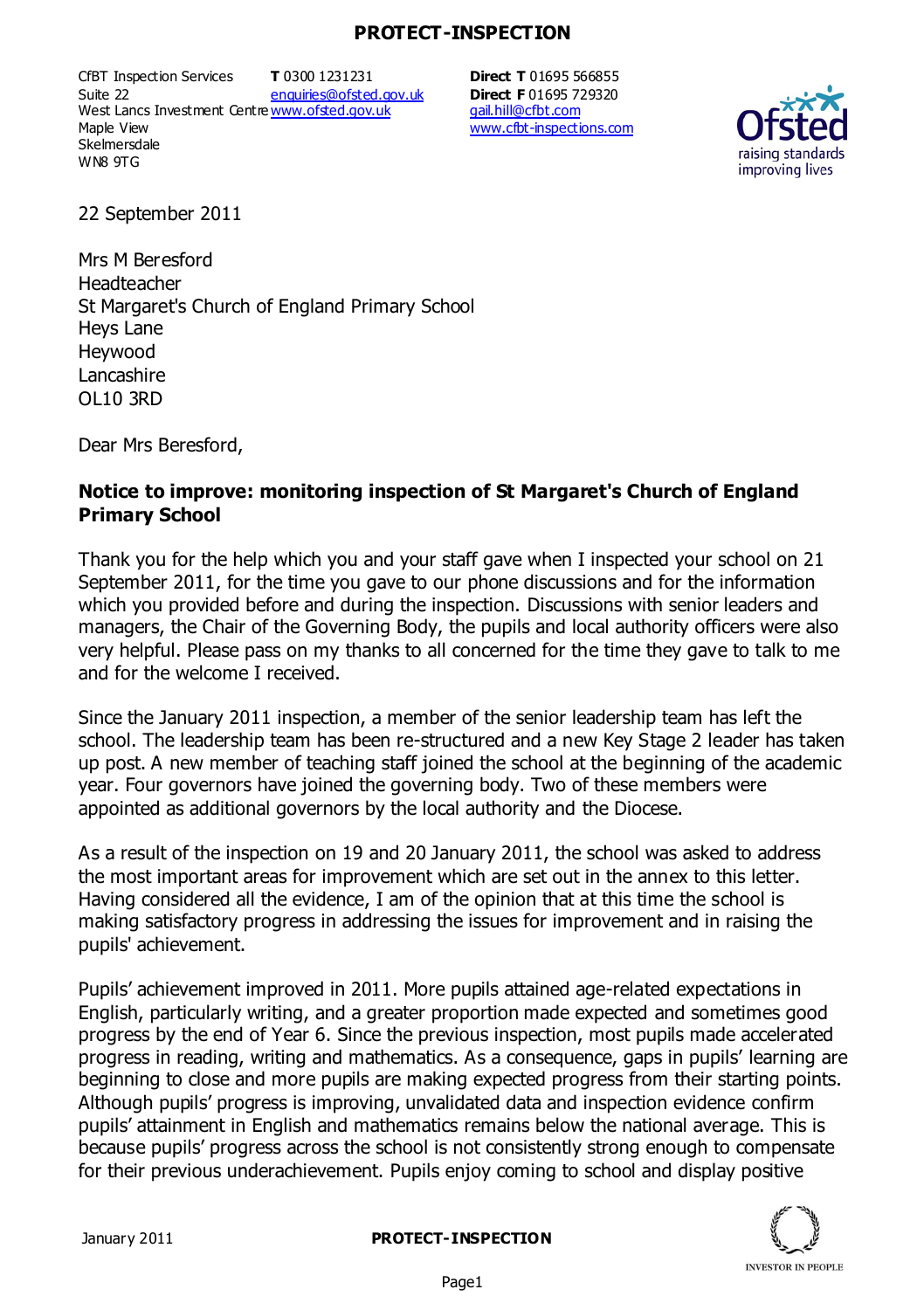## **PROTECT-INSPECTION**



attitudes to learning. This is reflected in their attendance levels which are steadily improving.

Pupils' achievement in writing has improved. This is because a whole-school strategy for developing basic skills and promoting pupils' writing has been established and is being consistently applied. Consequently, pupils now have the opportunity to learn and practise punctuation and grammar skills in a more systematic manner. Pupils are regularly using their writing skills across a range of subjects so the quality and quantity of their written work is improving. Nonetheless, some pupils, particularly those higher up in the school, still have considerable gaps in their writing and spelling skills which is preventing them from attaining age-related expectations.

Although relatively new to their posts, the subject leaders for reading and writing have quickly grasped the key barriers to pupils' achievement in English. As a result, they have introduced whole-school targets and teaching strategies to develop pupils' use of grammar, spelling and punctuation. In addition, they have implemented class novels and Reading Journals which encourage pupils to study and appreciate literature. Subject leaders have been involved in monitoring the impact of these strategies through scrutiny of teachers' planning and pupils' books. Although these monitoring activities are helping them to understand what further steps need to be taken, they do not happen on a regular enough basis to ensure that all pupils make consistently good progress.

As a result of good quality professional development, including the opportunity for teachers to share their expertise, teaching is improving. Teachers' planning is of better quality because it takes account of pupils' prior learning and considers the needs of most groups. Good developments to the curriculum mean teachers provide exciting activities which spark pupils' enthusiasm while allowing them to practise their basic skills in a variety of contexts. Nevertheless, teaching is not consistently good enough to ensure all pupils make accelerated progress. In the best lessons, teachers re-shape explanations so that all pupils are confident and work at a good pace. Every opportunity to consolidate prior learning is taken and pupils are able to work independently for sustained periods of time. Teaching is less effective when explanations are too long or when teacher expectations of what pupils can achieve are not high enough. Pupils appreciate the improvements to teaching. They say learning is more fun, there are more opportunities for investigative work and they enjoy being able to write for longer periods of time.

Determined leadership by the headteacher and deputy headteacher have enabled the school to focus on the major shortcomings identified in the previous inspection report. The system to track and monitor the progress made by individual pupils is much improved and has led to greater whole-school accountability for pupils' achievement. The monitoring of teaching is securing improvements because it accurately identifies strengths and weaknesses. However, this is not sufficiently rigorous enough to address remaining inconsistencies and secure greater gains in pupils' achievement.

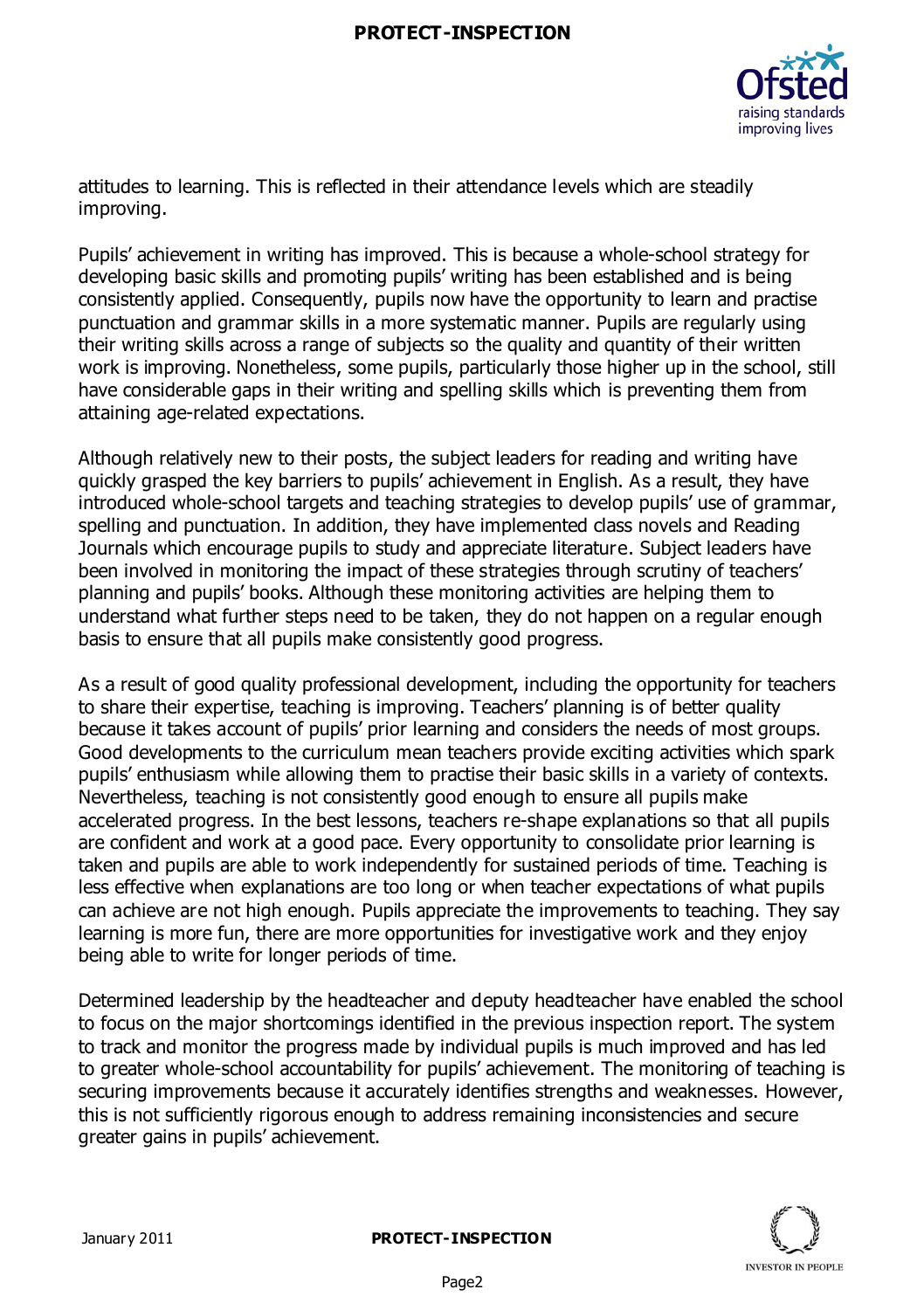

The local authority's statement of action has been evaluated and it meets requirements. The support provided by the local authority has been concerted and effective. Local authority officers have delivered whole-school and targeted individual support to improve the school's provision for writing and to raise the quality of teaching. In addition, local authority guidance has supported senior leaders and mangers in establishing stronger systems for monitoring the work of the school. The school has also benefitted from support provided by the Diocese. Effective governor training has enabled members of the governing body to offer a greater level of support and challenge.

I hope you have found this visit helpful in promoting improvement in your school. This letter will be posted on the Ofsted website.

Yours sincerely

Miss Joanne Olsson Her Majesty's Inspector